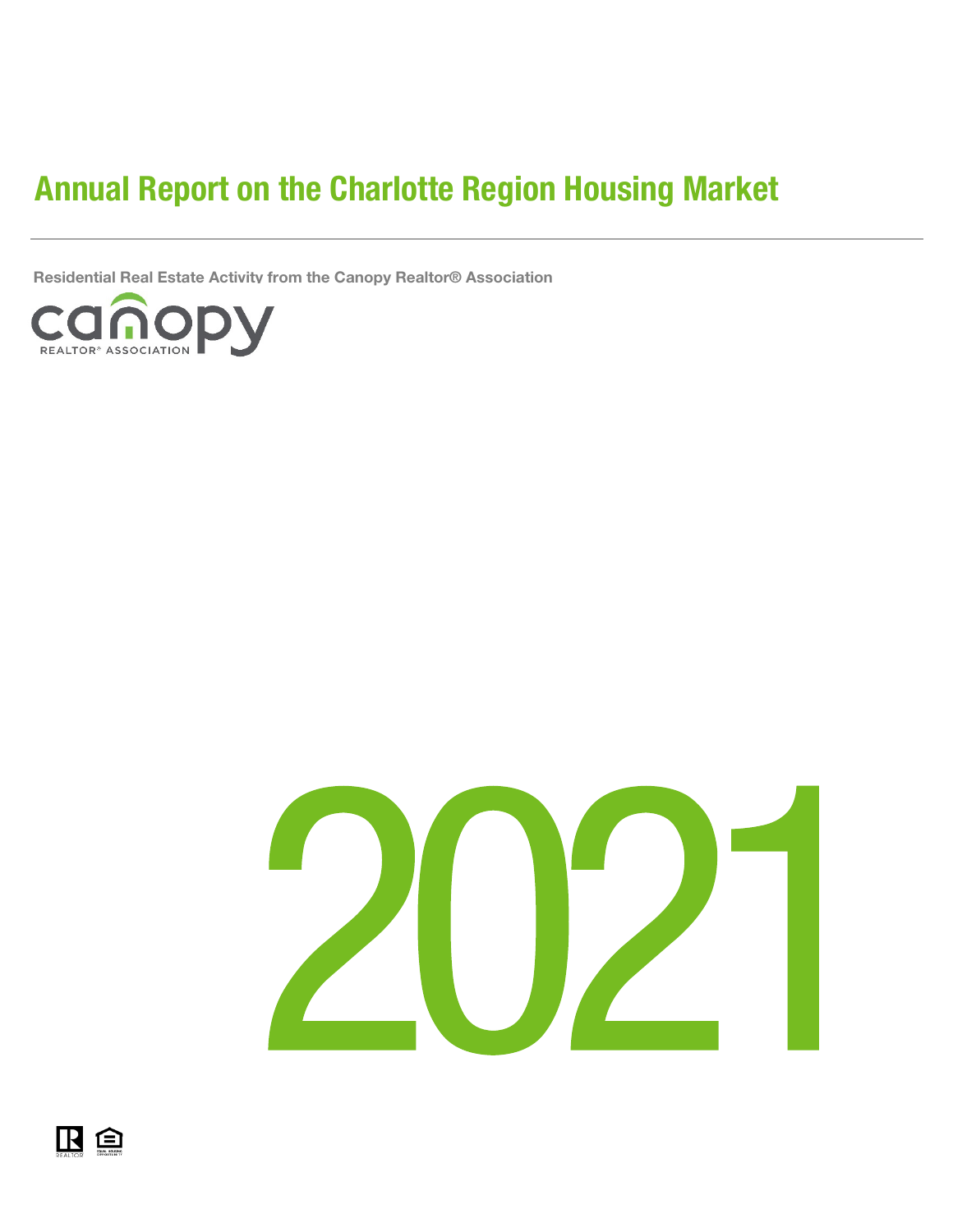## Annual Report on the Charlotte Region Housing Market

Residential Real Estate Activity from the Canopy Realtor® Association



**Fervent buyer demand, driven by pandemic-induced** changes to housing needs and preferences, reached extraordinary levels in 2021. The inventory of homes for sale remained low, as home seller activity did not rise proportionally to meet this demand. New construction activity, while strong, remains limited by a combination of material and labor shortages, rising material costs, and a regulatory and operational environment that makes it difficult to scale quickly.

The strong seller's market of 2020 continued and even strengthened in 2021, with inventory levels remaining low and multiple offer situations common across much of the housing market both locally and nationally. Multiple offers again drove prices significantly higher for the year.  

**Sales:** Pending sales increased 5.6 percent, finishing 2021 at 59,979. Closed sales were up 8.2 percent to end the year at 59,031.

Listings: Comparing 2021 to the prior year, the number of homes available for sale was lower 40.3 percent. There were 3,041 active listings at the end of 2021. New listings increased by 4.7 percent to finish the year at 64,010.

**Distressed:** The foreclosure market continues to remain a small player in the overall market and is likely to remain that way in 2022. In 2021, the percentage of closed sales that were either foreclosure or short sale decreased by 49.9 percent to end the year at 0.4 percent of the market.

**Showings:** Showing activity started 2021 on the right foot and remained strong thoughout the year. There were 22 showings before pending, which was up 17.8 percent compared to 2020.

**Prices:** Home prices were up compared to last year. The overall median sales price increased 16.1 percent to \$325,180 for the year. Single-Family home prices were up 16.9 percent compared to last year, and Townhouse-Condo home prices were up 18.2 percent.

List Price Received: Sellers received, on average, 100.8 percent of their original list price at sale, a year-over-year reduction of 2.9 percent.

The 2021 housing market was once again strong both locally and nationally. Inventory shortages and high buyer demand continued to push home prices higher, with multiple offers on a limited number of homes the common theme in most market segments.  

This year looks to continue the trends seen in the last 18 months, pushing home prices higher still. As mortgage rates are likely to continue to rise over the year as well, housing affordability will remain an important factor to watch.

## Table of Contents

- 3 Quick Facts
- 5 Property Type Review
- 6 Distressed Homes Review
- 7 Bedroom Count Review
- 8 Price Range Review
- **9** Showings Review
- 10 Area Overviews
- 11 Area Historical Prices

The following counties are considered a part of the Charlotte Metro region: Alexander, Anson, Cabarrus, Catawba, Cleveland, Gaston, Iredell, Lincoln, Mecklenburg, Rowan, Stanly and Union counties in North Carolina; Chester, Chesterfield, Lancaster and York counties in South Carolina.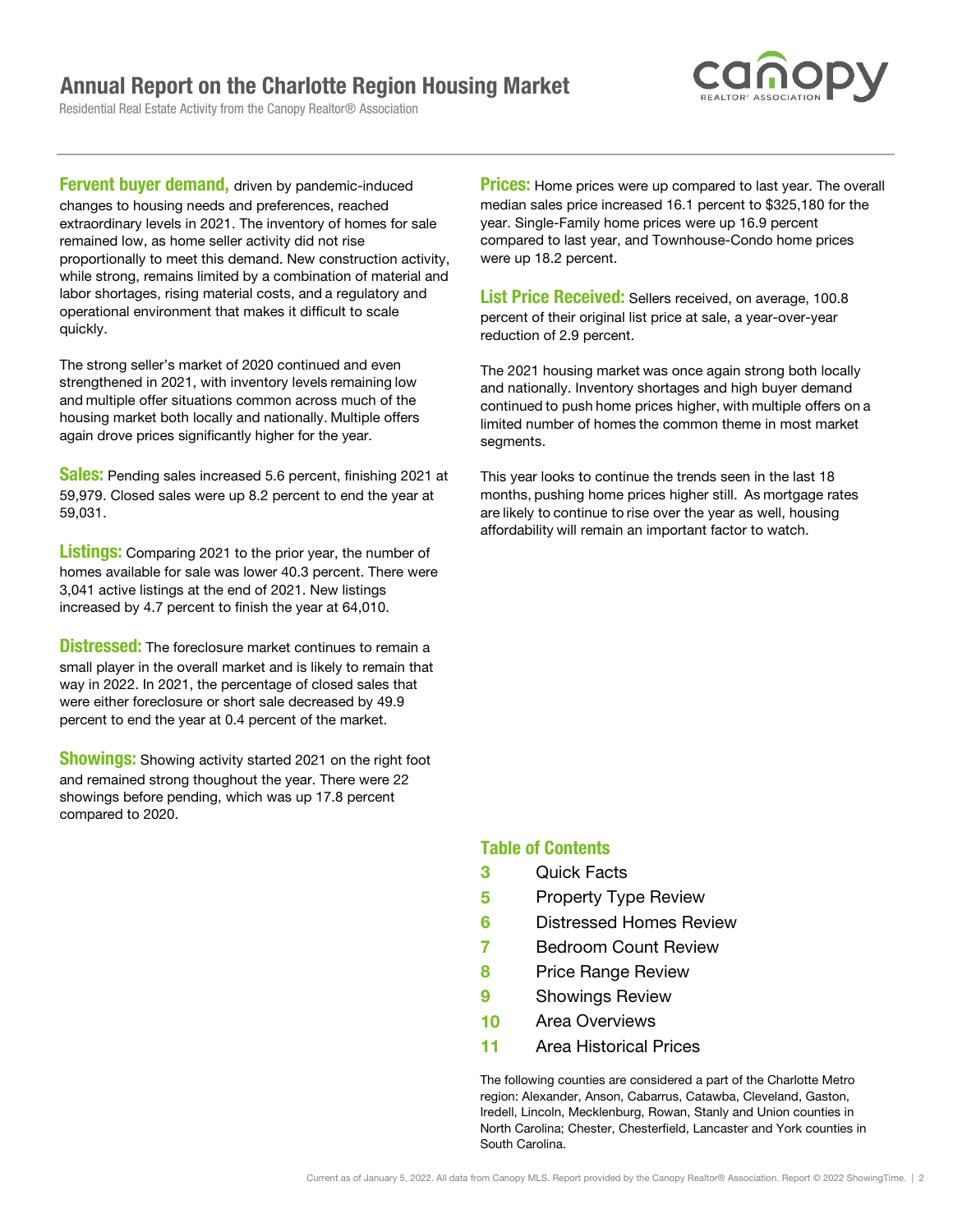# 2021 Annual Report on the Charlotte Region Housing Market Quick Facts





### Anson County + 63.4% Alexander County + 78.0% Alexander County  $+ 56.4\%$ Monroe + 29.6% Monroe + 30.1% Lincolnton + 27.1% Anson County + 28.5% Stanly County the standard of the standard of the standard of the Standard Stanly County the standard of the standard of the standard of the standard of the standard of the standard of the standard of the standard of the s Mooresville - 6.7% Lake Norman - 6.2% Lake Norman  $-6.7\%$  Huntersville - 7.5% Huntersville - 7.5% Lancaster County **County** - 70.2% Denver **14.7%** Lancaster County - 10.4% Lancaster County **14.7%** Davidson - 24.6% Davidson - 25.8% Bottom 5 Areas: Change in New Listings from 2020 Top 5 Areas: Change in New Listings from 2020



| $-12.3%$ |
|----------|
|          |
| $-25.2%$ |
| $-28.0%$ |
| $-28.1%$ |
|          |
| $-50.8%$ |
| $-51.0%$ |
| $-51.1%$ |
| $-62.8%$ |
| $-67.3%$ |
|          |

Pending Sales



### Top 5 Areas: Change in Pending Sales from 2020

| Alexander County                                         | $+78.0%$ |
|----------------------------------------------------------|----------|
| Lincolnton                                               | $+34.8%$ |
| Monroe                                                   | $+30.1%$ |
| Anson County                                             | $+28.5%$ |
| <b>Stanly County</b>                                     | $+22.9%$ |
| <b>Bottom 5 Areas: Change in Pending Sales from 2020</b> |          |
| Lake Norman                                              | $-6.2%$  |
| Huntersville                                             | $-7.5%$  |
| Cornelius                                                | $-7.6%$  |
| Lancaster County                                         | $-14.7%$ |
| Davidson                                                 | $-25.8%$ |
|                                                          |          |

## **Closed Sales Inventory of Homes for Sale**

At the end of the year.



### Top 5 Areas: Change in Closed Sales from 2020 Top 5 Areas: Change in Homes for Sale from 2020

| Anson County                                              | $+44.4%$ |
|-----------------------------------------------------------|----------|
| Kannapolis                                                | $-12.3%$ |
| Concord                                                   | $-25.2%$ |
| Gastonia                                                  | $-28.0%$ |
| Rock Hill                                                 | $-28.1%$ |
| <b>Bottom 5 Areas: Change in Homes for Sale from 2020</b> |          |
| Lake Wylie                                                | $-50.8%$ |
| Davidson                                                  | $-51.0%$ |
| Mooresville                                               | $-51.1%$ |
| Salisbury                                                 | $-62.8%$ |
| Denver                                                    | $-67.3%$ |
|                                                           |          |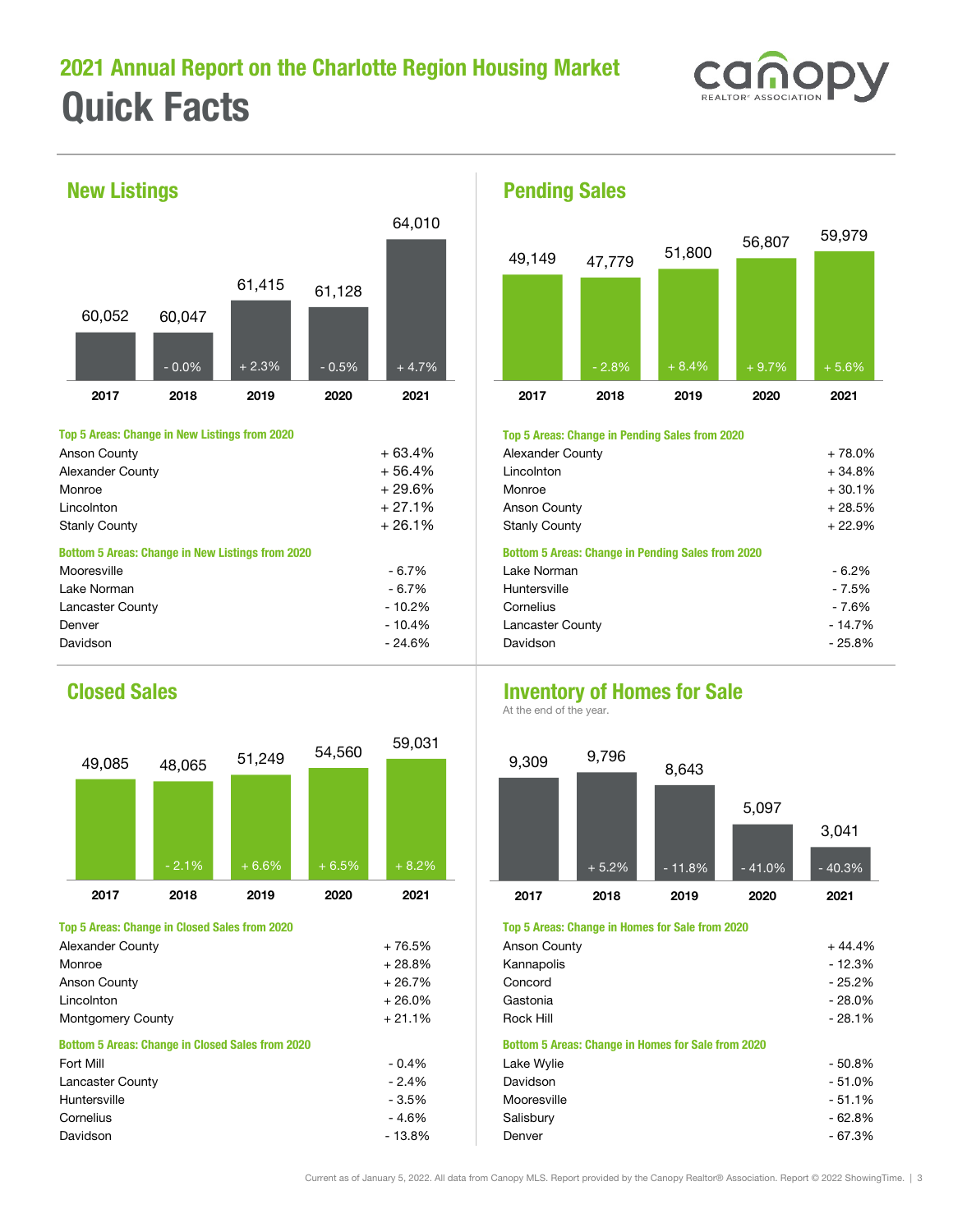



### Top 5 Areas: Change in Median Sales Price from 2020 **Top 5 Areas: Change in Avg. Sales Price from 2020**

| Kannapolis                                                    | $+29.4%$ | <b>Davidson</b>                                      | $+25.0%$ |
|---------------------------------------------------------------|----------|------------------------------------------------------|----------|
| Monroe                                                        | $+24.0%$ | Monroe                                               | $+22.7%$ |
| Davidson                                                      | $+24.0%$ | Kannapolis                                           | $+21.7%$ |
| Lincolnton                                                    | $+22.1%$ | Matthews                                             | $+21.0%$ |
| Gastonia                                                      | $+21.5%$ | Lincolnton                                           | $+20.3%$ |
| <b>Bottom 5 Areas: Change in Median Sales Price from 2020</b> |          | Bottom 5 Areas: Change in Avg. Sales Price from 2020 |          |
| Denver                                                        | $+10.2%$ | Denver                                               | $+10.7%$ |
| Lake Norman                                                   | $+9.5%$  | Lincoln County                                       | $+9.9\%$ |
| Alexander County                                              | $+8.6%$  | Anson County                                         | $+8.8%$  |
| Anson County                                                  | $+8.1%$  | <b>Montgomery County</b>                             | + 7.9%   |
| Montgomery County                                             | $-8.2\%$ | Alexander County                                     | $+1.7\%$ |



| Monroe                                            | $+2.6%$  | Huntersville                                                     | $+3.8%$ |
|---------------------------------------------------|----------|------------------------------------------------------------------|---------|
| Lake Wylie                                        | $-5.6%$  | Matthews                                                         | $+3.7%$ |
| Denver                                            | $-10.6%$ | Davidson                                                         | $+3.7%$ |
| Gastonia                                          | $-11.4%$ | Union County                                                     | $+3.7%$ |
| Huntersville                                      | $-11.6%$ | Lake Wylie                                                       | $+3.6%$ |
| Bottom 5 Areas: Change in List to Close from 2020 |          | Bottom 5 Areas: Change in Pct. of Orig. Price Received from 2020 |         |
| Fort Mill                                         | $-28.3%$ | Anson County                                                     | $+2.5%$ |
| Montgomery County                                 | $-30.7%$ | Salisbury                                                        | $+2.1%$ |
| Cornelius                                         | $-31.0%$ | Rowan County                                                     | $+1.6%$ |
| <b>Stanly County</b>                              | $-31.3%$ | Kannapolis                                                       | $+1.6%$ |
| Anson County                                      | $-38.7%$ | Alexander County                                                 | $+0.4%$ |



| Kannapolis                                                    | $+29.4%$ | Davidson                                             | $+25.0%$ |
|---------------------------------------------------------------|----------|------------------------------------------------------|----------|
| Monroe                                                        | $+24.0%$ | Monroe                                               | $+22.7%$ |
| Davidson                                                      | $+24.0%$ | Kannapolis                                           | $+21.7%$ |
| Lincolnton                                                    | $+22.1%$ | <b>Matthews</b>                                      | $+21.0%$ |
| Gastonia                                                      | $+21.5%$ | Lincolnton                                           | $+20.3%$ |
| <b>Bottom 5 Areas: Change in Median Sales Price from 2020</b> |          | Bottom 5 Areas: Change in Avg. Sales Price from 2020 |          |
| Denver                                                        | $+10.2%$ | Denver                                               | + 10.7%  |
| Lake Norman                                                   | $+9.5%$  | Lincoln County                                       | $+9.9%$  |
| Alexander County                                              | $+8.6%$  | Anson County                                         | $+8.8%$  |
| Anson County                                                  | $+8.1%$  | Montgomery County                                    | $+7.9%$  |
| Montgomery County                                             | - 8.2%   | Alexander County                                     | $+1.7%$  |
|                                                               |          |                                                      |          |

## List to Close Percent of Original List Price Received



### Top 5 Areas: Change in List to Close from 2020 Top 5 Areas: Change in Pct. of Orig. Price Received from 2020

| Huntersville                                                     | $+3.8%$ |
|------------------------------------------------------------------|---------|
| Matthews                                                         | $+3.7%$ |
| Davidson                                                         | $+3.7%$ |
| Union County                                                     | $+3.7%$ |
| Lake Wylie                                                       | $+3.6%$ |
| Bottom 5 Areas: Change in Pct. of Orig. Price Received from 2020 |         |
| Anson County                                                     | $+2.5%$ |
| Salisbury                                                        | $+2.1%$ |
| Rowan County                                                     | $+1.6%$ |
| Kannapolis                                                       | $+1.6%$ |
| Alexander County                                                 | $+0.4%$ |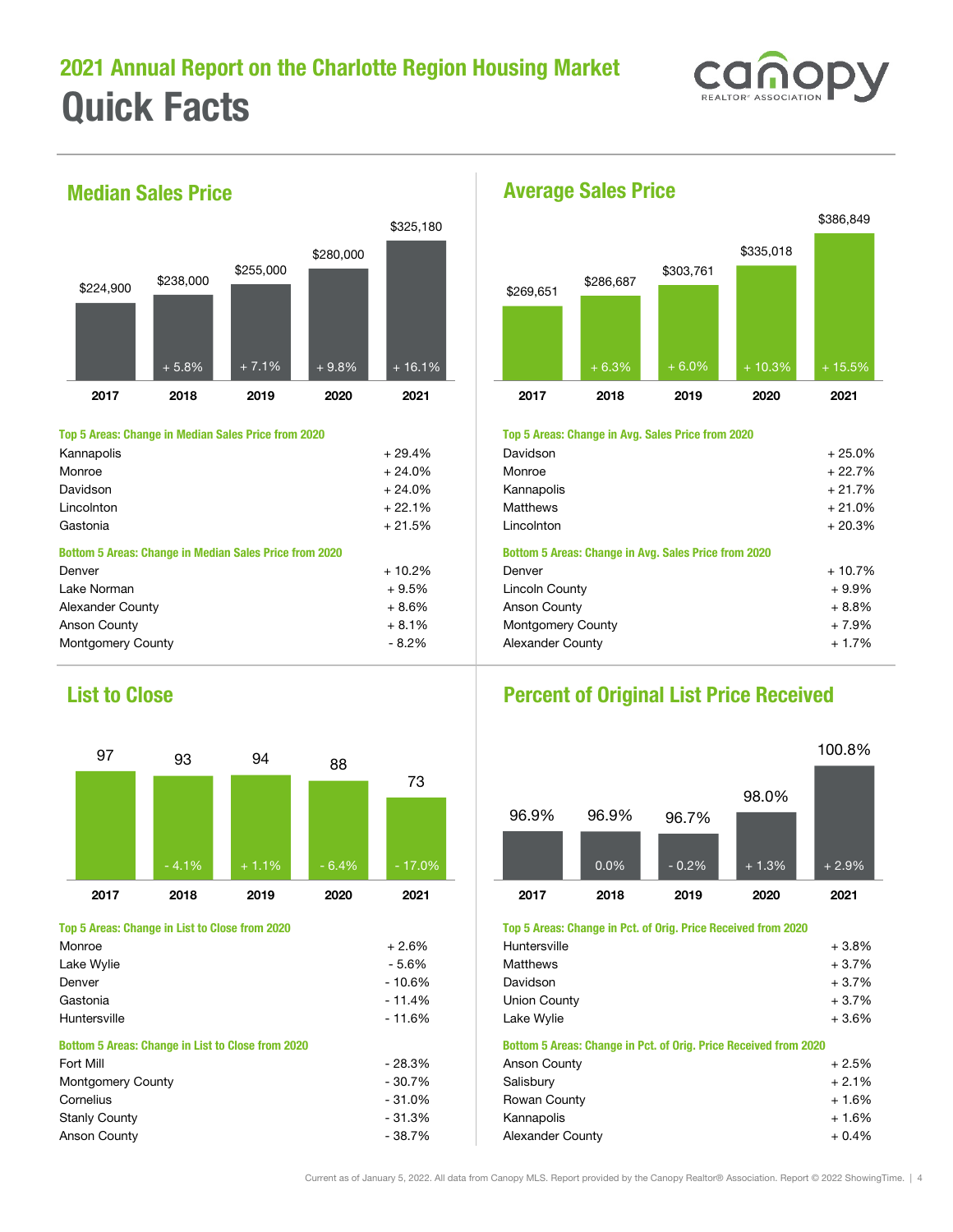# 2021 Annual Report on the Charlotte Region Housing Market Property Type Review



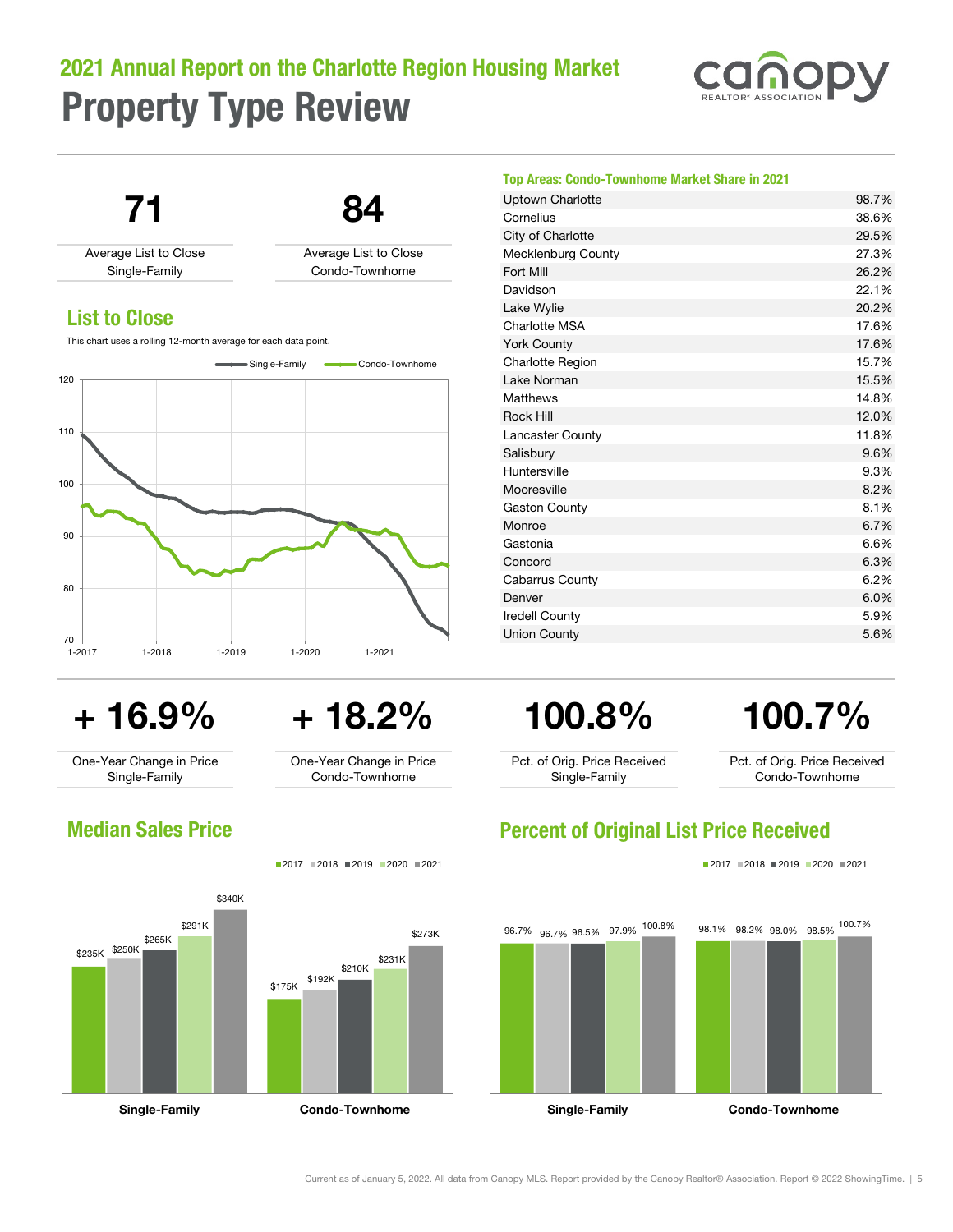# Distressed Homes Review 2021 Annual Report on the Charlotte Region Housing Market



2018 2019 2020 2021



## Median Sales Price



Current as of January 5, 2022. All data from Canopy MLS. Report provided by the Canopy Realtor® Association. Report © 2022 ShowingTime. | 6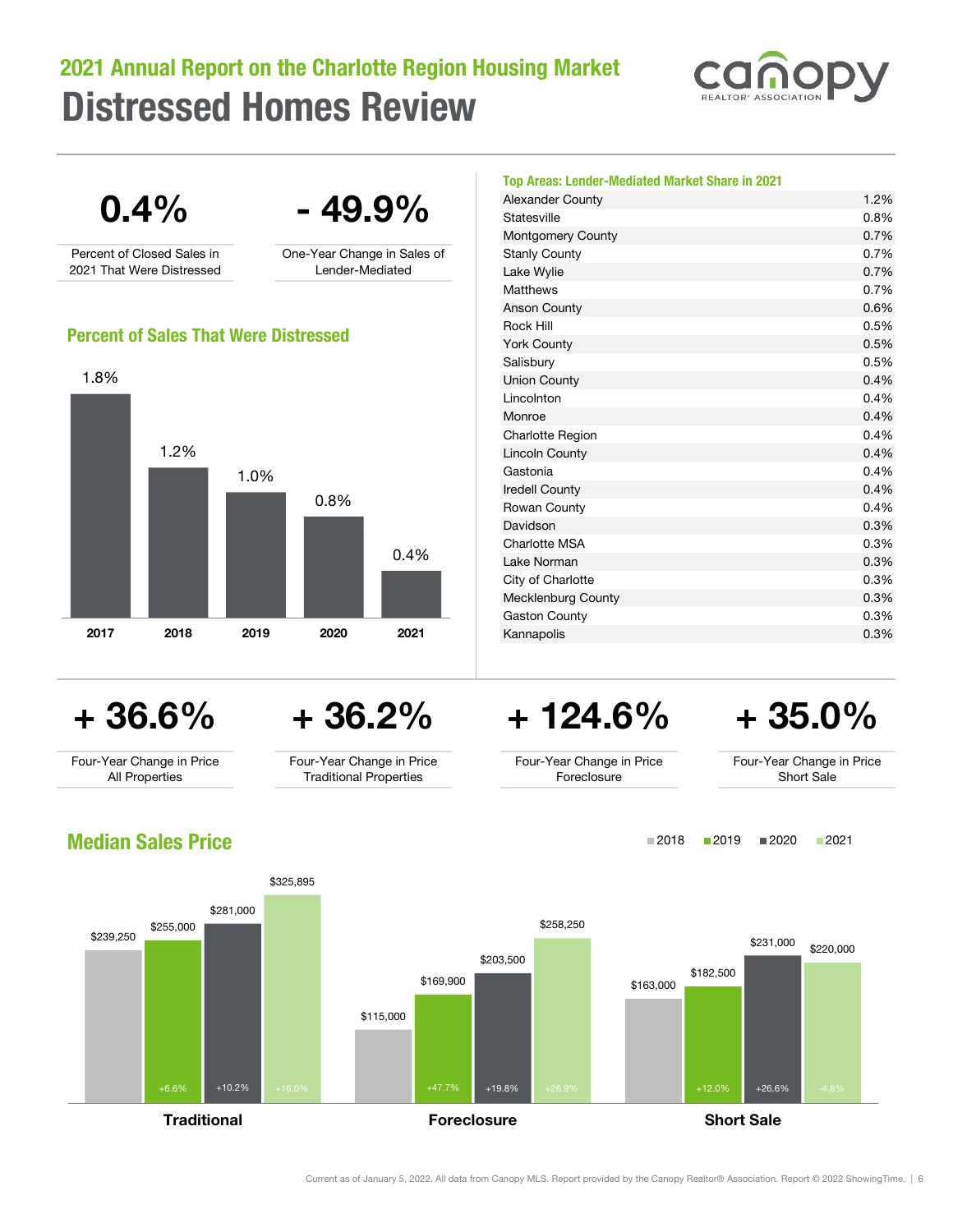## 2021 Annual Report on the Charlotte Region Housing Market Bedroom Count Review





| Top Areas: 4 Bedrooms or More Market Share in 2021 |       |
|----------------------------------------------------|-------|
| Mooresville                                        | 39.6% |
| Davidson                                           | 39.3% |
| Huntersville                                       | 38.0% |
| Lake Norman                                        | 37.5% |
| Lake Wylie                                         | 35.5% |
| Waxhaw                                             | 35.4% |
| Denver                                             | 32.1% |
| <b>Iredell County</b>                              | 31.9% |
| Matthews                                           | 31.7% |
| <b>Union County</b>                                | 30.2% |
| Fort Mill                                          | 29.0% |
| Lancaster County                                   | 28.7% |
| Mecklenburg County                                 | 27.1% |
| Concord                                            | 27.1% |
| <b>York County</b>                                 | 26.9% |
| Cabarrus County                                    | 26.1% |
| Charlotte MSA                                      | 26.1% |
| City of Charlotte                                  | 25.7% |
| <b>Charlotte Region</b>                            | 25.7% |
| Lincoln County                                     | 25.1% |
| Cornelius                                          | 25.0% |
| <b>Rock Hill</b>                                   | 22.7% |
| Monroe                                             | 22.4% |
| Gastonia                                           | 21.9% |
| <b>Gaston County</b>                               | 20.5% |

Percent of Original List Price Received in 2021 for All Properties

Percent of Original List Price Received in 2021 for 2 Bedrooms or Less

# 100.8% 99.1% 101.1% 101.1%

Percent of Original List Price Received in 2021 for 3 Bedrooms

Percent of Original List Price Received in 2021 for 4 Bedrooms or More

## Percent of Original List Price Received

This chart uses a rolling 12-month average for each data point.



Current as of January 5, 2022. All data from Canopy MLS. Report provided by the Canopy Realtor® Association. Report © 2022 ShowingTime. | 7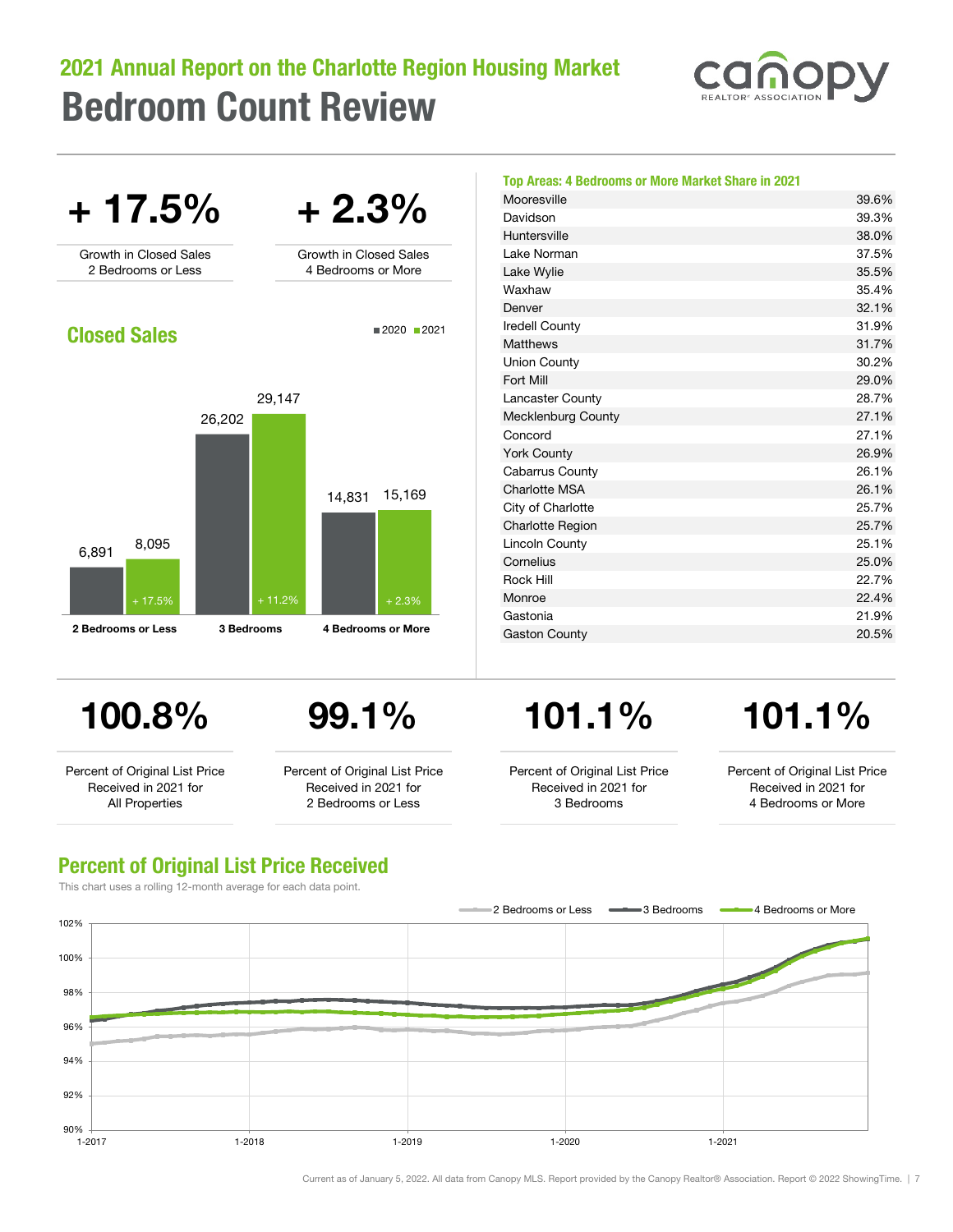# 2021 Annual Report on the Charlotte Region Housing Market Price Range Review



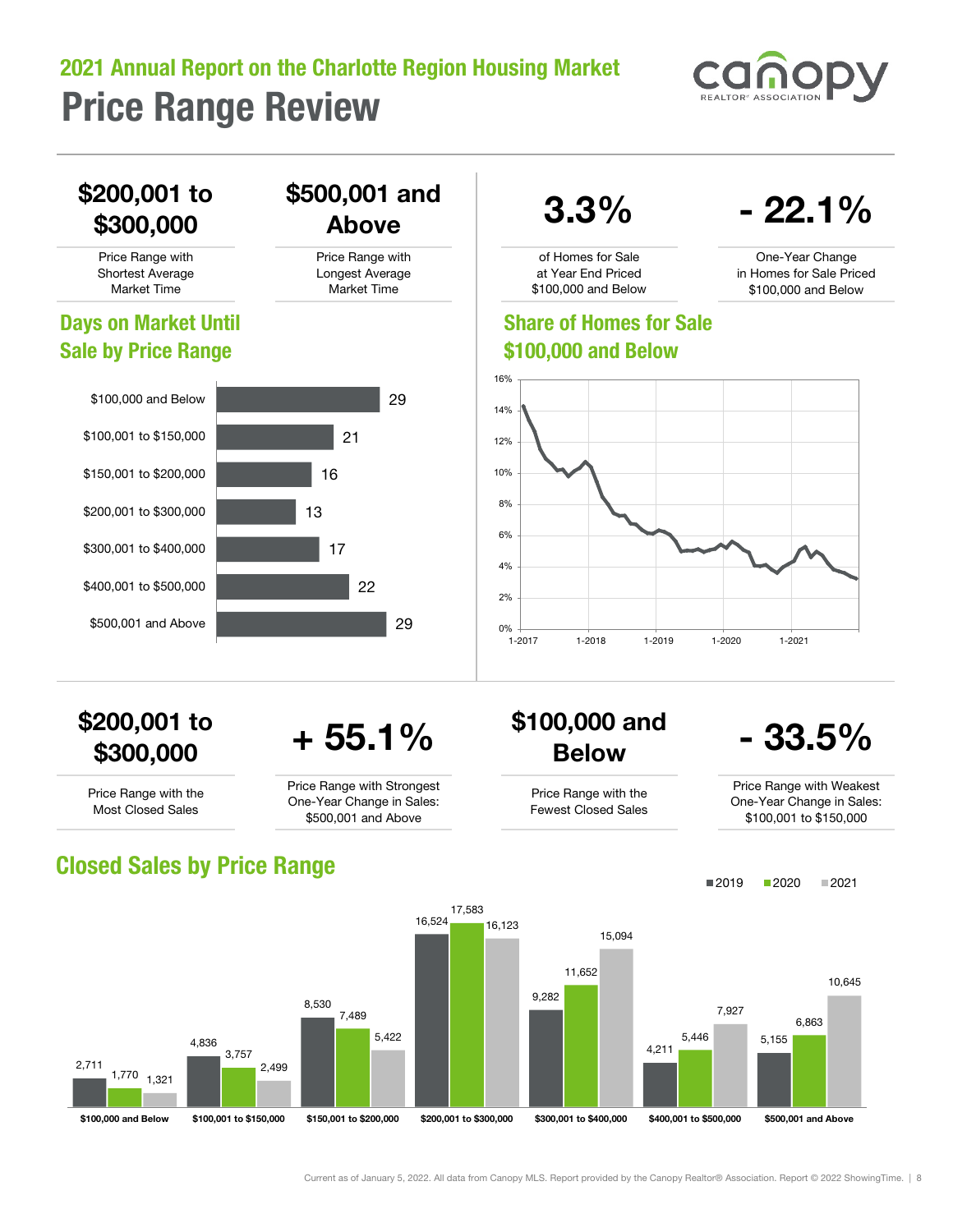# 2021 Annual Report on the Charlotte Region Housing Market Showings Review



 $22 + 17.8%$ 

Median Number of Showings Before Pending

One-Year Change in Median Showings Before Pending

## Monthly Number of Showings



### Top 10 Areas: Number of Showings

| <b>Charlotte MSA</b>      | 972,255 |
|---------------------------|---------|
| <b>Mecklenburg County</b> | 487,323 |
| City of Charlotte         | 396,214 |
| <b>York County</b>        | 116,420 |
| Union County              | 103,366 |
| Cabarrus County           | 90,937  |
| <b>Gaston County</b>      | 73,321  |
| <b>Iredell County</b>     | 68,481  |
| Concord                   | 55,775  |
| Lake Norman               | 51,828  |

### Top 10 Areas: Number of Showings per Listing

| <b>Matthews</b>           | 30.2 |
|---------------------------|------|
| Waxhaw                    | 29.2 |
| Fort Mill                 | 25.5 |
| Concord                   | 25.2 |
| Union County              | 24.6 |
| City of Charlotte         | 24.3 |
| <b>Mecklenburg County</b> | 24.2 |
| Rock Hill                 | 24.1 |
| Huntersville              | 24.0 |
| <b>Cabarrus County</b>    | 23.5 |

+ 12.9% One-Year Change in Total Showings April '21 Peak Change in Showing Activity Month

## 2021 Year-Over-Year Change in Monthly Showings per Listing



Current as of January 5, 2022. All data from Canopy MLS. Report provided by the Canopy Realtor® Association. Report © 2022 ShowingTime. | 9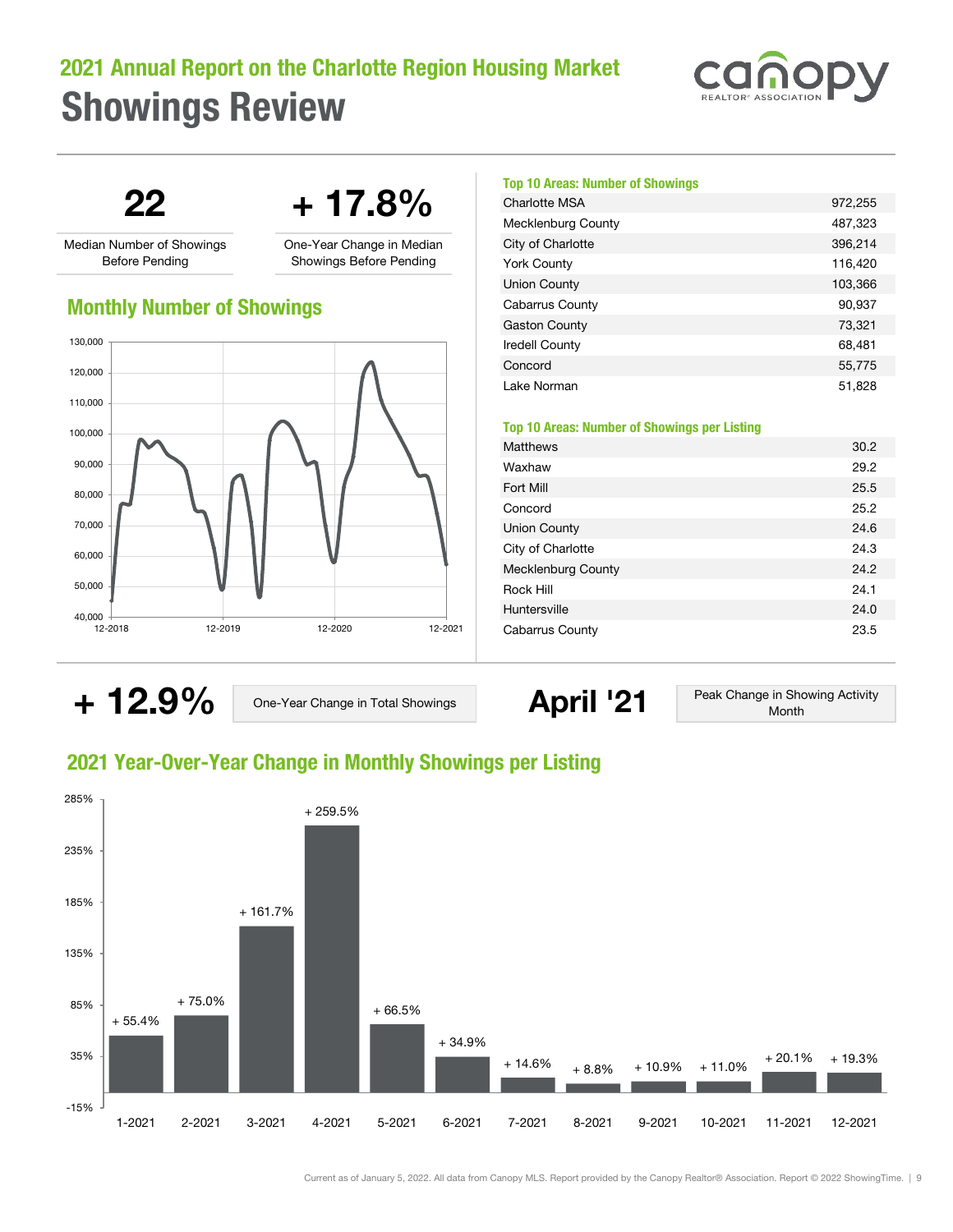# Area Overviews 2021 Annual Report on the Charlotte Region Housing Market



|                           | Total<br><b>Closed Sales</b> | Change<br>from 2020 | Percent<br>Condo-<br><b>Townhome</b> | <b>Percent</b><br><b>Distressed</b> | Median<br><b>Showings to</b><br>Pending | <b>Months</b><br>Supply of<br><b>Inventory</b> | List to<br>Close | Pct. of Orig.<br><b>Price</b><br><b>Received</b> |
|---------------------------|------------------------------|---------------------|--------------------------------------|-------------------------------------|-----------------------------------------|------------------------------------------------|------------------|--------------------------------------------------|
| <b>Charlotte Region</b>   | 59,031                       | $+8.2%$             | 15.7%                                | 0.4%                                | 22                                      | 0.6                                            | 73               | 100.8%                                           |
| Alexander County          | 346                          | $+76.5%$            | 1.2%                                 | 1.2%                                | 16                                      | 0.9                                            | 69               | 98.2%                                            |
| <b>Anson County</b>       | 171                          | $+26.7%$            | 0.0%                                 | 0.6%                                | 9                                       | 1.7                                            | 92               | 94.9%                                            |
| Cabarrus County           | 4,317                        | $+3.7%$             | 6.2%                                 | 0.3%                                | 24                                      | 0.4                                            | 61               | 101.3%                                           |
| Charlotte MSA             | 49,553                       | $+6.9%$             | 17.6%                                | 0.3%                                | 23                                      | 0.5                                            | 73               | 101.1%                                           |
| City of Charlotte         | 18,533                       | $+7.5%$             | 29.5%                                | 0.3%                                | 24                                      | 0.5                                            | 74               | 101.2%                                           |
| Concord                   | 2,483                        | $+0.2%$             | 6.3%                                 | 0.2%                                | 25                                      | 0.5                                            | 61               | 101.6%                                           |
| Cornelius                 | 860                          | $-4.6%$             | 38.6%                                | 0.1%                                | 22                                      | 0.5                                            | 60               | 100.3%                                           |
| Davidson                  | 575                          | $-13.8%$            | 22.1%                                | 0.3%                                | 22                                      | 0.6                                            | 87               | 100.7%                                           |
| Denver                    | 967                          | $+10.4%$            | 6.0%                                 | 0.2%                                | 18                                      | 0.4                                            | 101              | 100.3%                                           |
| Fort Mill                 | 1,742                        | $-0.4%$             | 26.2%                                | 0.2%                                | 26                                      | 0.5                                            | 66               | 101.5%                                           |
| <b>Gaston County</b>      | 4,468                        | $+15.2%$            | 8.1%                                 | 0.3%                                | 19                                      | 0.6                                            | 78               | 100.5%                                           |
| Gastonia                  | 1,886                        | $+15.6%$            | 6.6%                                 | 0.4%                                | 21                                      | 0.7                                            | 70               | 100.4%                                           |
| Huntersville              | 1,778                        | $-3.5%$             | 9.3%                                 | 0.1%                                | 24                                      | 0.4                                            | 76               | 102.0%                                           |
| <b>Iredell County</b>     | 4,188                        | $+10.6%$            | 5.9%                                 | 0.4%                                | 18                                      | 0.8                                            | 73               | 100.5%                                           |
| Kannapolis                | 1,088                        | $+17.0%$            | 1.2%                                 | 0.3%                                | 19                                      | 0.6                                            | 59               | 99.2%                                            |
| Lake Norman               | 2,758                        | $+1.1%$             | 15.5%                                | 0.3%                                | 21                                      | 0.7                                            | 81               | 100.0%                                           |
| Lake Wylie                | 1,794                        | $+12.3%$            | 20.2%                                | 0.7%                                | 20                                      | 0.6                                            | 102              | 101.4%                                           |
| Lancaster County          | 2,224                        | $-2.4%$             | 11.8%                                | 0.3%                                | 19                                      | 0.6                                            | 81               | 100.7%                                           |
| <b>Lincoln County</b>     | 1,874                        | + 17.6%             | 3.9%                                 | 0.4%                                | 18                                      | 0.8                                            | 92               | 100.1%                                           |
| Lincolnton                | 529                          | $+26.0%$            | 0.9%                                 | 0.4%                                | 18                                      | 1.1                                            | 70               | 99.4%                                            |
| Matthews                  | 1,361                        | $+3.9%$             | 14.8%                                | 0.7%                                | 30                                      | 0.4                                            | 61               | 102.5%                                           |
| <b>Mecklenburg County</b> | 23,159                       | $+5.7%$             | 27.3%                                | 0.3%                                | 24                                      | 0.5                                            | 74               | 101.3%                                           |
| Monroe                    | 1,594                        | $+28.8%$            | 6.7%                                 | 0.4%                                | 19                                      | 0.5                                            | 80               | 101.1%                                           |
| Montgomery County         | 407                          | $+21.1%$            | 0.0%                                 | 0.7%                                | 10                                      | 1.6                                            | 106              | 93.4%                                            |
| Mooresville               | 2,537                        | $+5.0%$             | 8.2%                                 | 0.2%                                | 20                                      | $0.6\,$                                        | 75               | 101.1%                                           |
| Rock Hill                 | 2,060                        | $+8.2%$             | 12.0%                                | 0.5%                                | 24                                      | $0.5\,$                                        | 57               | 101.3%                                           |
| Rowan County              | 2,266                        | $+18.4%$            | 5.6%                                 | 0.4%                                | 17                                      | 0.7                                            | 74               | 98.7%                                            |
| Salisbury                 | 1,248                        | + 19.9%             | 9.6%                                 | 0.5%                                | 17                                      | $0.6\,$                                        | 75               | 98.6%                                            |
| <b>Stanly County</b>      | 963                          | $+19.6%$            | 0.7%                                 | 0.7%                                | $13$                                    | $0.8\,$                                        | 68               | 98.6%                                            |
| Statesville               | 1,190                        | $+15.6%$            | 3.2%                                 | 0.8%                                | 16                                      | $1.0$                                          | 66               | 99.4%                                            |
| <b>Union County</b>       | 4,993                        | $+4.4%$             | 5.6%                                 | 0.4%                                | 25                                      | 0.4                                            | 70               | 101.9%                                           |
| <b>Uptown Charlotte</b>   | 469                          | $+41.7%$            | 98.7%                                | 0.0%                                | 20                                      | 0.8                                            | 84               | 97.1%                                            |
| Waxhaw                    | 1,357                        | $-7.6%$             | 4.9%                                 | 0.2%                                | 29                                      | 0.4                                            | 73               | 102.2%                                           |
| York County               | 5,973                        | $+6.5%$             | 17.6%                                | 0.5%                                | 23                                      | $0.6\,$                                        | $70\,$           | 101.1%                                           |